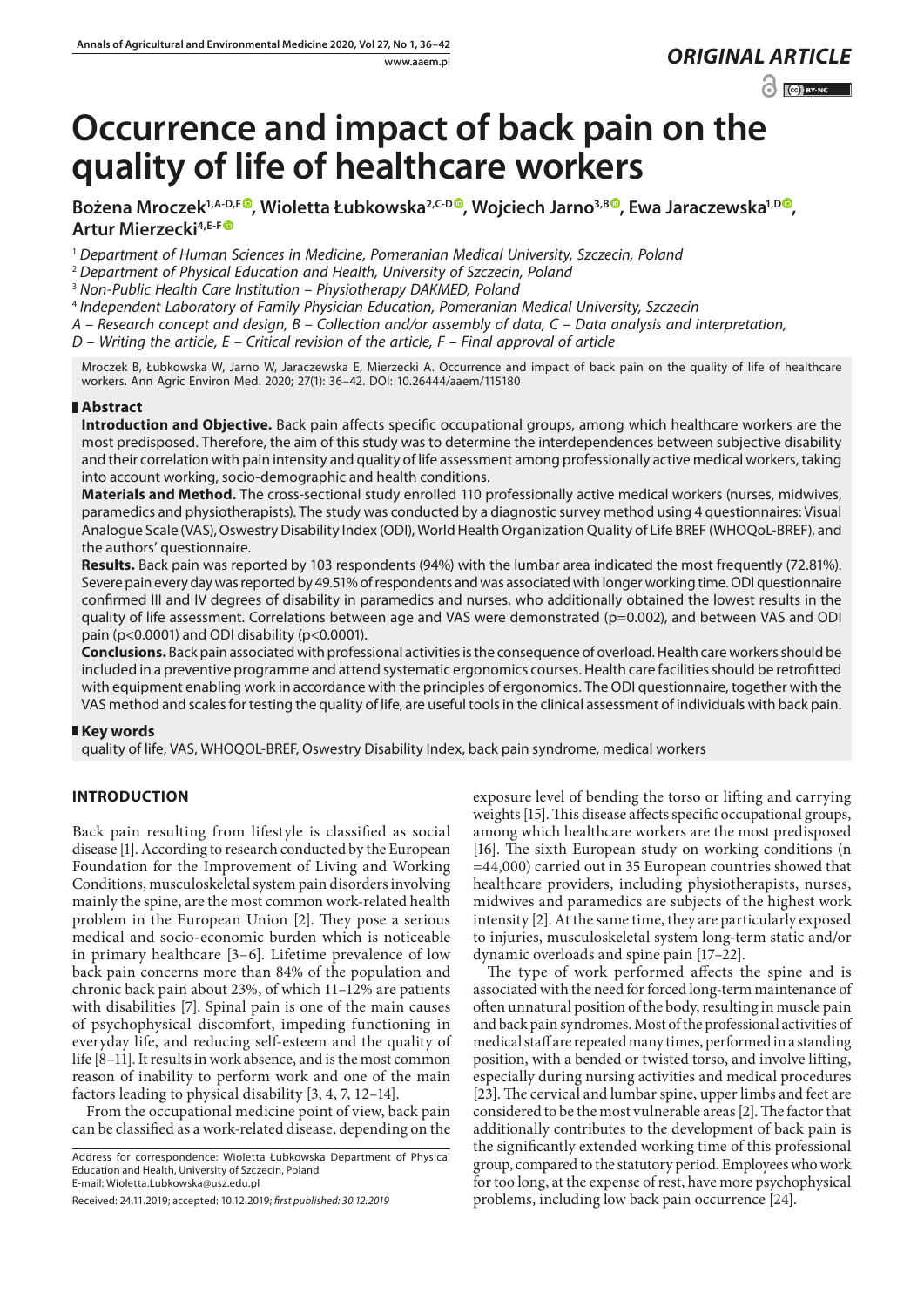Ignoring the pain as a symptom from musculoskeletal system, translates into serious health consequences – from discomfort, through lowering the quality of life, to injuries and disability. This is accompanied by the threat of to the material existence of the employee and his family, rejection by relatives, sense of being a burden to others, and depression [2]. In the light of these data, it seems necessary to recognize the scale of overload and perceived discomfort, as well as their impact on the quality of life among healthcare workers, in order to take effective preventive and repair measures [16, 25].

## **OBJECTIVE**

The aim of the study was to determine the interdependences between subjective disability and their correlation with pain intensity and quality of life assessment among professionally active medical workers (nurses, midwives, paramedics and physiotherapists), taking into account working, sociodemographic and health conditions.

#### **MATERIALS AND METHOD**

The cross-sectional study was conducted during the period from December 2017 – April 2018 in the West Pomeranian Province on northeastern Poland among 110 professionally active medical workers, currently employed, not on sick or health leave, recruited from various healthcare institutions. Equal numbers of physiotherapists, nurses, midwives and paramedics, whose work activities include forced position, lifting weights, long standing, and computer use, were invited to participate in the study.

The research was carried out in accordance with the requirements of the Helsinki Declaration of 1975 (amendment of 2000) and Good Clinical Practice. Before the study, all participants were informed about its purpose. They were assured of the anonymity and voluntary nature of participating in the study, and of the possibility to resign from participation at any stage. Returning the completed questionnaire was tantamount to the patient's consent for participation.

**Participants.** A group of 110 professionally active medical workers, whose working activities involve spine overload, were selected for preliminary assessment. The study sample included: 28 physiotherapists (24.5%), 27 nurses (25%), 25 midwives (22.7%) and 30 paramedics (27%). This group consisted mostly of woman – 85 (77%) and 71 (65%) young adults aged 22–35. The youngest professional subgroup were physiotherapists (34±7 years), and the oldest were nurses (36±10 years). Over half of the respondents, 64 (58%), declared employment in one place of work, and 45 individuals (41%) were employed in two or more places of work. (Tab. 1).

The study was conducted by the method of diagnostic survey using 4 questionnaires: Visual Analogue Scale (VAS), Oswestry Disability Index (ODI), World Health Organization Quality of Life BREF (WHOQoL-BREF) instrument – in the Polish language version, and the authors' questionnaire on demographic and health data.

**Visual Analogue Scale (VAS).** Used to assess pain and its severity on a scale of 0 – 10. The tested subject, using a straight horizontal line with a length of 10 cm, indicates the level of pain felt. The researcher then marks the indicated point. Range of  $0 - 3$  signifies no pain or weak pain,  $4 - 6$  signifies severe pain, and 7 – 10 a very strong to the strongest pain imaginable [26].

**Oswestry Disabillity Index (ODI).** is the method for assessing disability caused by back pain. It contains 10 questions regarding: the intensity of pain and its variability, selfreliance, weight lifting, ability to travel, sexual intercourse, rising from a sitting position, sleeping, walking, standing and sitting. Questions are scored on a scale of 0 to 5. The maximum number of points is 50. The result is presented on a scale of 0–50 points or as a percentage from 0–100%. Using Fairbank's interpretation of ODI results, on a scale of 0–100%, five disability groups are determined: minimal 0–20%, moderate 21–40%, severe 41–60%, very serious 61– 80% and exaggerated symptoms 81–100% [27].

**WHOQoL-BREF instrument.** Assesses the quality of life of both healthy and sick individuals. It consists of 26 questions enabling the assessment of 4 areas of life: social, physical, psychological and environmental. The questionnaire contains 2 question, analyzed separately, concerning assessment of the quality of life satisfaction and health. The number of points that can be achieved range from 0 – 100. The higher the number of points obtained in the questionnaire, the better the quality of life [28].

**Authors' questionnaire.** Consisted of 15 questions concerning socio-demographic data, such as: age, gender, place of residence, workplace and working conditions, as well as health problems – perceived back pain and co-existing chronic diseases.

**Statistical analysis.** The obtained results were evaluated by the IBM SPSS Statistics v.25 package. The following were used for the analysis: Shapiro-Wilk test to assess the normality of variable distribution, Mann-Whitney U test, Kruskal-Wallis test, Chi<sup>2</sup> test with Fisher's exact test for 2x2 tables and rho-Spearman correlations. The value of  $p$ <0.05 was used as the indicator of statistical significance. Cronbach's alpha test was used for the reliability analysis of the ODI scale, which was 0.877.

## **RESULTS**

The vast majority of respondents (81%) worked in a forced position, with the average number of hours totalling 3.5±2.4. Nurses are the subgroup with the longest duration of this position (4.7±2.43) (Table 1). Back pain in one or several sections of the spine was reported by 103 respondents (94%) (Table 2). The lumbar section of the spine was most frequently indicated as painful was (75 individuals – 72.81%), and less frequently the cervical section (40 individuals – 38.83%), thoracic (33 individuals – 32.03%) and sacral (27 individuals – 26.2%) sections. Physiotherapeutic procedures to reduce pain were used by 40 participants (38.83%).

**Perception of pain measured by VAS.** Very strong to the strongest pain imaginable experienced every day (7–10 points) was reported by 12.52% of respondents, severe pain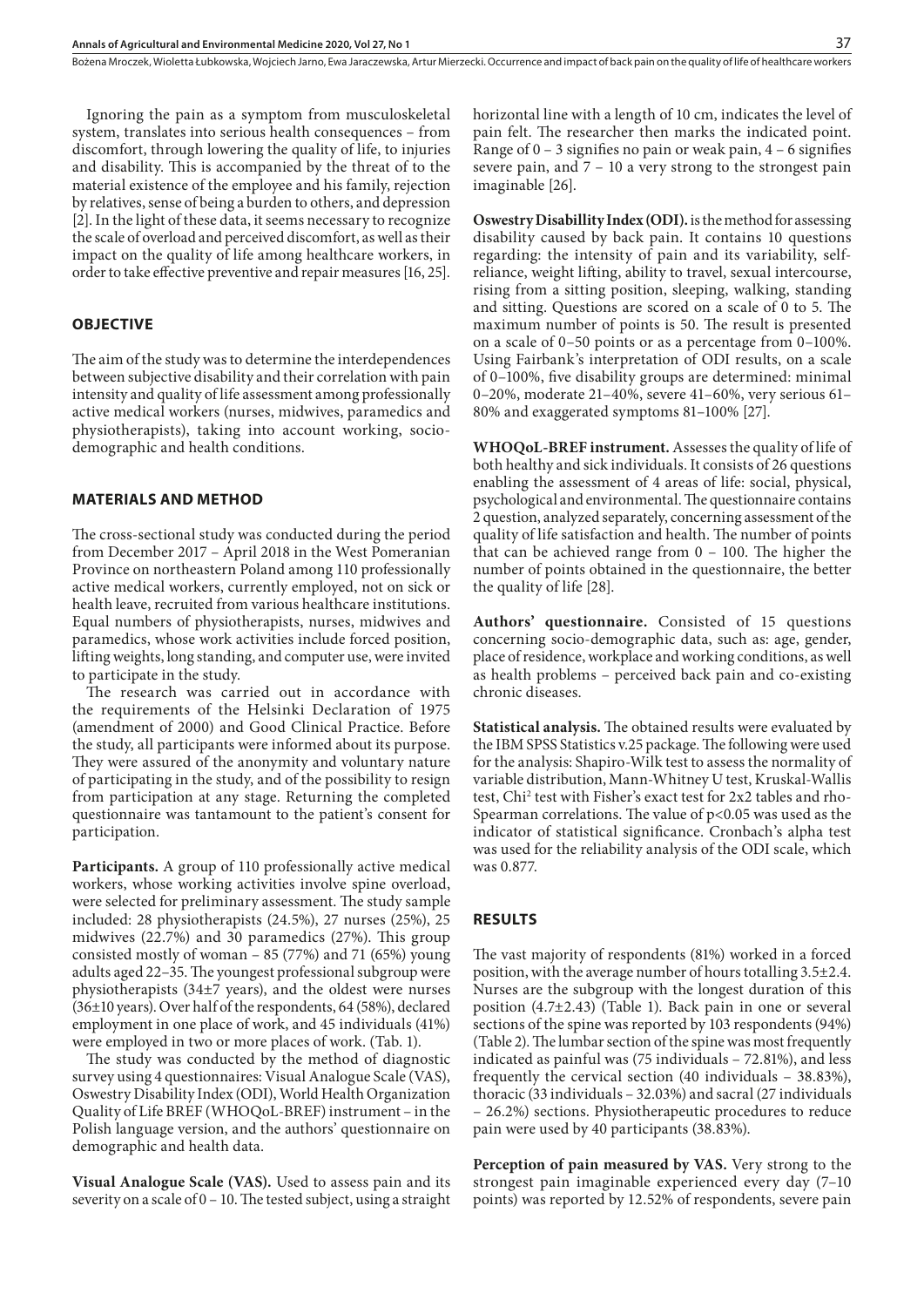| <b>Table 1. Socio-demographic</b> characteristics of the sample $(N = 110)$ . |  |  |  |
|-------------------------------------------------------------------------------|--|--|--|
|-------------------------------------------------------------------------------|--|--|--|

|                                                   |                                       | Nurses                             | Paramedics                         | Phisiotherapists                    | Midwifes                          | Total                                |
|---------------------------------------------------|---------------------------------------|------------------------------------|------------------------------------|-------------------------------------|-----------------------------------|--------------------------------------|
| Variable                                          |                                       | $N=27$                             | $N = 30$                           | $N = 28$                            | $N = 25$                          | $N = 110$                            |
|                                                   |                                       | N(% )                              | N(% )                              | N(%)                                | N(%                               | N(%                                  |
|                                                   |                                       | 27 (25.0)                          | 30 (27.0)                          | 28 (24.50)                          | 25 (22.70)                        | 110 (100.0)                          |
| Gender                                            | F<br>M                                | 26 (30.6)<br>1(4.0)                | 15 (17.6)<br>15(60.0)              | 19 (22.35)<br>9(36.0)               | 25 (100)                          | 85 (77.3)<br>25(22.7)                |
| Age                                               | Me<br>$M\pm SD$<br>range              | 38<br>$36 + 10$<br>$22 - 62$       | 32<br>$32+7$<br>$23 - 49$          | 30<br>30±7<br>$24 - 60$             | 25<br>38±10<br>$24 - 56$          | 33<br>$34\pm9$<br>$22 - 62$          |
|                                                   | clinical ward                         | 20 (74.0)                          | 1(3)                               | n.a.                                | 9(36.0)                           | 30 (27.3)                            |
|                                                   | <b>PHC</b>                            | 1(4.0)                             | 16 (45.0)                          | 11(31.0)                            | 1(4.0)                            | 29 (26.4)                            |
|                                                   | <b>ESD</b>                            | n.a.                               | 12 (33.0)                          | n.a.                                | n.a.                              | 12 (10.9)                            |
|                                                   | <b>EMS</b>                            | n.a.                               | 16 (45.0)                          | n.a.                                | n.a.                              | 16 (14.5)                            |
| Workplace*                                        | rehabilitation ward                   | n.a.                               | n.a.                               | 8(28.6)                             | n.a.                              | 8(6.4)                               |
|                                                   | labour ward                           | n.a.                               | n.a.                               | n.a.                                | 12 (46.0)                         | 12 (10.9)                            |
|                                                   | private practice                      | n.a.                               | n.a.                               | 13 (37.0)                           | n.a.                              | 13 (11.8)                            |
|                                                   | other                                 | 6(22.2)                            | 7(23.3)                            | 3(10.7)                             | 4(16.0)                           | 29 (26.4)                            |
|                                                   | master                                | 6(22.2)                            | 9(30.0)                            | 22 (79.0)                           | 3(12.0)                           | 40 (36.3)                            |
| Education                                         | bachelor                              | 20 (74.1)                          | 16(53.0)                           | 5(17.85)                            | 15(60.0)                          | 56 (50.9)                            |
|                                                   | secendary                             | 1(3.7)                             | 5(16.7)                            | 1(3.6)                              | 7(28.0)                           | 14 (13.0)                            |
|                                                   | rural                                 | 5(18.5)                            | 8(27.0)                            | 5(17.85)                            | 2(8.0)                            | 20 (18.0)                            |
| Place of residence                                | urban to 100,000 residents            | 6(22.2)                            | 8(26.6)                            | 10(35.7)                            | 9(36.0)                           | 33 (30.0)                            |
|                                                   | urban up 100,000 residents            | 16 (59.0)                          | 14 (46.0)                          | 13 (46.0)                           | 14 (56.0)                         | 57 (52.0)                            |
| Weekly working time                               | Me<br>$M \pm SD$<br>range             | 20<br>47±72<br>$9 - 48$            | 36<br>$60 + 96$<br>$16 - 60$       | 20<br>43±100<br>$13 - 40$           | 36<br>$43 + 56$<br>$4 - 42$       | 20<br>49±100<br>$14 - 48$            |
| Form <sup>*</sup> of                              | of employment                         | 24 (88.9)                          | 18 (60.0)                          | 18 (60.0)                           | 16(64.0)                          | 76 (69.1)                            |
| employment                                        | civil law agreement                   | 3(11.1)                            | 16(53.3)                           | 11 (39.3)                           | 9(36)                             | 39 (35.5)                            |
| - contract                                        | of employment and civil law agreement | 1(3.7)                             | 4(13.3)                            | 1(3.6)                              | n.a.                              | 6(5.5)                               |
| No. of work hours per day<br>in a forced position | Me<br>$M\pm SD$<br>range              | 2.5<br>$3.3 + 2.5$<br>$1.0 - 12.0$ | 4.0<br>$4.7 + 3.4$<br>$1.0 - 12.0$ | 3.0<br>$3.1 \pm 1.4$<br>$1.0 - 6.0$ | 3.0<br>$3.0 + 1.6$<br>$0.5 - 6.0$ | 3.0<br>$3.5 \pm 2.4$<br>$0.5 - 12.0$ |

Me – median; M – average; SD – standard deviations; n.a. – non applicable; PHC – Primary Health Care; ESD – Emergency Specialist Department; EMS – Emergency Medical Services; \*More than one category was indicated

(4–6 points) by 49.51%, and weak or no pain (0–3 points) by 37.86%. Individuals, who experienced back pain worked more than 40 hours a week – 64 (62.7%). Statistical significance

**Table 2.** Occurrence of back pain including variables.

|                     |                  | Yes |       |  |  |
|---------------------|------------------|-----|-------|--|--|
| Variables           |                  | N   | $\%$  |  |  |
|                     | nurses           | 25  | 92.6  |  |  |
|                     | paramedics       | 28  | 93.3  |  |  |
| Occupation          | physiotherapists | 28  | 100.0 |  |  |
|                     | midwives         | 22  | 88.0  |  |  |
|                     | $22-35$ years    | 67  | 94.0  |  |  |
| Age                 | 36-48 years      | 30  | 94.1  |  |  |
|                     | 49-62 years      | 6   | 85.7  |  |  |
| Gender              | female           | 80  | 94.1  |  |  |
|                     | male             | 23  | 92.0  |  |  |
|                     | 20-40h           | 38  | 95.0  |  |  |
| Weekly working time | $41 - 60h$       | 51  | 96.2  |  |  |
|                     | >60 h            | 14  | 87.5  |  |  |
|                     |                  |     |       |  |  |

was demonstrated between pain perception, number of workplaces (Chi<sup>2</sup>=21.11; p=0.001) and secondary education (Chi2 =8.06; p=0.02). Respondents working in more than one workplace and those with secondary education experienced more often moderate to severe back pain. These differences were statistically significant.

**Pain intensity and disability rating according to ODI.** A statistically significant correlation was found between the degree of ODI disability and occupation, education and the use of physiotherapist's health services (p<0.005). Disability of III and IV degrees occurred in nurses and paramedics  $(Chi<sup>2</sup>=17.09; p=0.05)$  and subjects with a lower level of education (Chi<sup>2</sup>=12.52; p=0.05). A physiotherapist's health services were used more often by individuals with II and IV degrees of disability (Chi<sup>2</sup> = 8.382; p=0.04). The median ODI points for the study group was  $Me = 8$ , 8.7±6.6, range 0-31, which indicates minimal disability according to Fairbank. Correlations between pain intensity, change in pain intensity and other ODI categories are shown in Table 3.

**WHOQoL-BREF quality of life assessment.** The median overall quality of life was 65.63, mean 65.11±9.74, range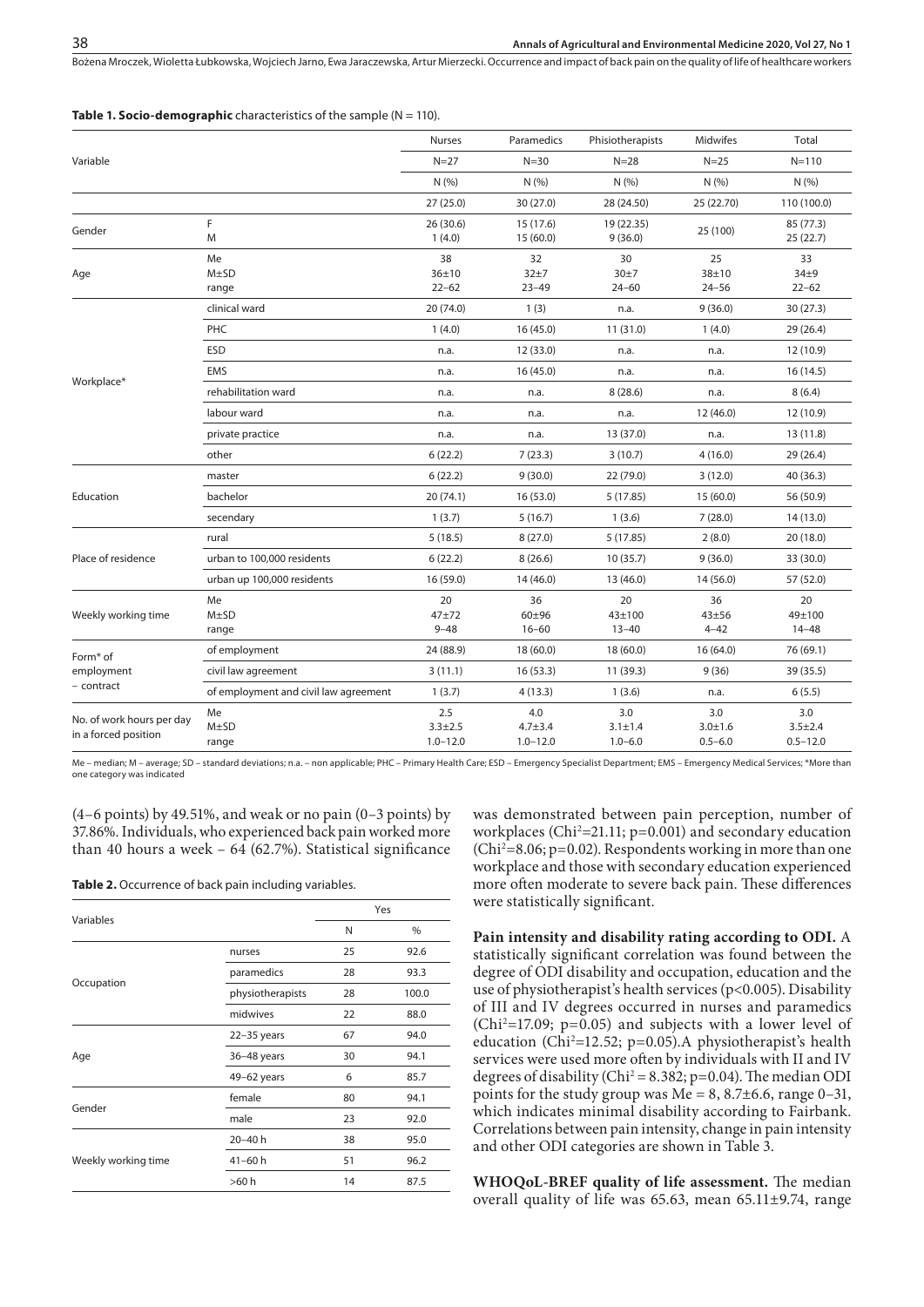**Table 3.** Correlations between disability categories according to ODI scale.

| <b>Oswestry Disability Index Questions</b> |              |   |                |              |              |              |         |                |              |              |              |
|--------------------------------------------|--------------|---|----------------|--------------|--------------|--------------|---------|----------------|--------------|--------------|--------------|
|                                            |              | 1 | $\overline{2}$ | 3            | 4            | 5            | 6       | $\overline{7}$ | 8            | 9            | 10           |
|                                            | $\mathsf{r}$ | 1 | .438           | .381         | .359         | .350         | .544    | .451           | .492         | .428         | .642         |
| 1) pain intensity                          | p            |   | < .0001        | < .0001      | < .0001      | < .0001      | < .0001 | < .0001        | < .0001      | < .0001      | < .0001      |
|                                            | r            |   | $\mathbf{1}$   | .456         | .296         | .362         | .271    | .474           | .505         | .525         | .447         |
| 2) sleeping                                | р            |   |                | < .0001      | .002         | < .0001      | .004    | < .0001        | < .0001      | < .0001      | < .0001      |
| 3) lifting weights                         | r            |   |                | $\mathbf{1}$ | .221         | .306         | .382    | .476           | .412         | .472         | .290         |
|                                            | p            |   |                |              | .02          | .001         | < .0001 | < .0001        | < .0001      | < .0001      | < .002       |
|                                            | r            |   |                |              | $\mathbf{1}$ | .225         | .410    | .440           | .676         | .381         | .349         |
| 4) walking                                 | p            |   |                |              |              | .018         | < .0001 | < .0001        | < .0001      | < .0001      | < .0001      |
| 5) sitting                                 | $\mathsf{r}$ |   |                |              |              | $\mathbf{1}$ | .503    | .374           | .445         | .474         | .424         |
|                                            | p            |   |                |              |              |              | < .0001 | < .0001        | < .0001      | < .0001      | < .0001      |
| 6) standing                                | $\mathsf{r}$ |   |                |              |              |              | 1       | .406           | .429         | .480         | .550         |
|                                            | p            |   |                |              |              |              |         | < .0001        | < .0001      | < .0001      | < .0001      |
| 7) personal care                           | r            |   |                |              |              |              |         | $\mathbf{1}$   | .645         | .508         | .445         |
|                                            | p            |   |                |              |              |              |         |                | < .0001      | .0001        | < .0001      |
| 8) sex life                                | r            |   |                |              |              |              |         |                | $\mathbf{1}$ | .515         | .478         |
|                                            | p            |   |                |              |              |              |         |                |              | .0001        | < .0001      |
| 9) travelling                              | r            |   |                |              |              |              |         |                |              | $\mathbf{1}$ | .488         |
|                                            | p            |   |                |              |              |              |         |                |              |              | < .0001      |
| 10) change in pain intensity               | r            |   |                |              |              |              |         |                |              |              | $\mathbf{1}$ |
|                                            | р            |   |                |              |              |              |         |                |              |              |              |

r – Pearson correlation; p – significance level.

1) pain intensity; 2) sleeping; 3) lifting weights.; 4) walking; 5) sitting; 6) standing; 7) personal care; 8) sex life;

9) travelling; 10) change in pain intensity.

(39.0–83.0). The lowest rating of quality of life was observed in the environmental domain (Me=63.0), and the highest in the social domain (Me=75.0, range: 6.0–100.0). A statistically significant result was obtained for a variable of working time and a higher number of working hours in relation to the environmental domain (p=0.006). The higher the education level of the respondents, the better their overall quality of life ( $p=0.02$ ) in the physical ( $p=0.006$ ) and psychological (p=0.04) domains. Nurses rated their quality of life as the worst in terms of general ( $p=0.05$ ), social ( $p=0.007$ ) and environmental (p=0.006) domains.

The quality of life rating was compared with disability according to ODI, age, working time and assessment of

**Table 4.** Value of regression beta coefficients for the model assessing the impact of individual variables on obtained score in the psychological, social, environmental and somatic domains, as well as overall quality of life assessmen.

|                              | Indepedent variable |     |      |               |        |      |       |       |  |
|------------------------------|---------------------|-----|------|---------------|--------|------|-------|-------|--|
| <b>WHOOOL-BREF</b><br>domain |                     | Age |      | Hours of work | VAS    |      | ODI   |       |  |
|                              | b                   | р   | b    | p             | b      | p    | b     | р     |  |
| Psychological                | $-.077$             | .60 | .185 | .06           | $-45$  | .576 | $-36$ | .006  |  |
| Social Relationships         | $-.091$             | .66 | .119 | .39           | 1.14   | .301 | $-28$ | .128  |  |
| Environmental                | $-134$              | -27 | .140 | .08           | .85    | .183 | .005  | .958  |  |
| Physical Health              | $-168$              | .16 | .039 | .62           | $-.71$ | .267 | $-59$ | .0001 |  |
| WHOOOL-BREF total            | .005                | .96 | .121 | .05           | .21    | .673 | $-30$ | .0001 |  |
|                              |                     |     |      |               |        |      |       |       |  |

b – the beta coefficient; p – significance level; ODI – Oswestry Disability Index; VAS – Visual Analog Scale

(Physical Health – 7 questions, Psychological – 6 questions, Social Relationships – 3 questions, and Environmental – 8 questions).

perceived pain using VAS (Tab. 4). Statistical significance was demonstrated between the overall assessment of quality of life in psychological together with somatic domains, and the level of ODI disability. Correlation between the physical domain and ODI was –  $\sqrt{t}$  = -0.413; p <0.0001. The lower the disability level according to ODI, the higher the quality of life in the physical domain. Table 5 shows the correlations between ODI assessed disability and VAS pain intensity assessment in relation to WHOQOL-BREF quality of life evaluation including variables. Correlations between age and VAS were demonstrated with increasing age; pain intensity was higher (t=0.22, p=0.002)] and between VAS and ODI pain (p<0.0001) and ODI disability (p<0.0001). The higher the level of disability, the worse the quality of life.

#### **DISCUSSION**

Lower back pain is recognized in developed countries as a common cause of morbidity in various occupational situations, especially in healthcare professionals, doctors, nurses, physiotherapists, paramedics and midwives [2]. This study has shown that spine disorders, pain and limitations occurred in the majority of surveyed medical workers, which was associated with a decrease in their quality of life. These complaints are particularly evident in nurses and paramedics. The majority of the evaluated group perceived pain each day, which was associated with working over 40 hours a week in several places. The forced position taken during working activities by most of the respondents (80%) for an average 3.5 hours a day, had a great impact on the perception of pain and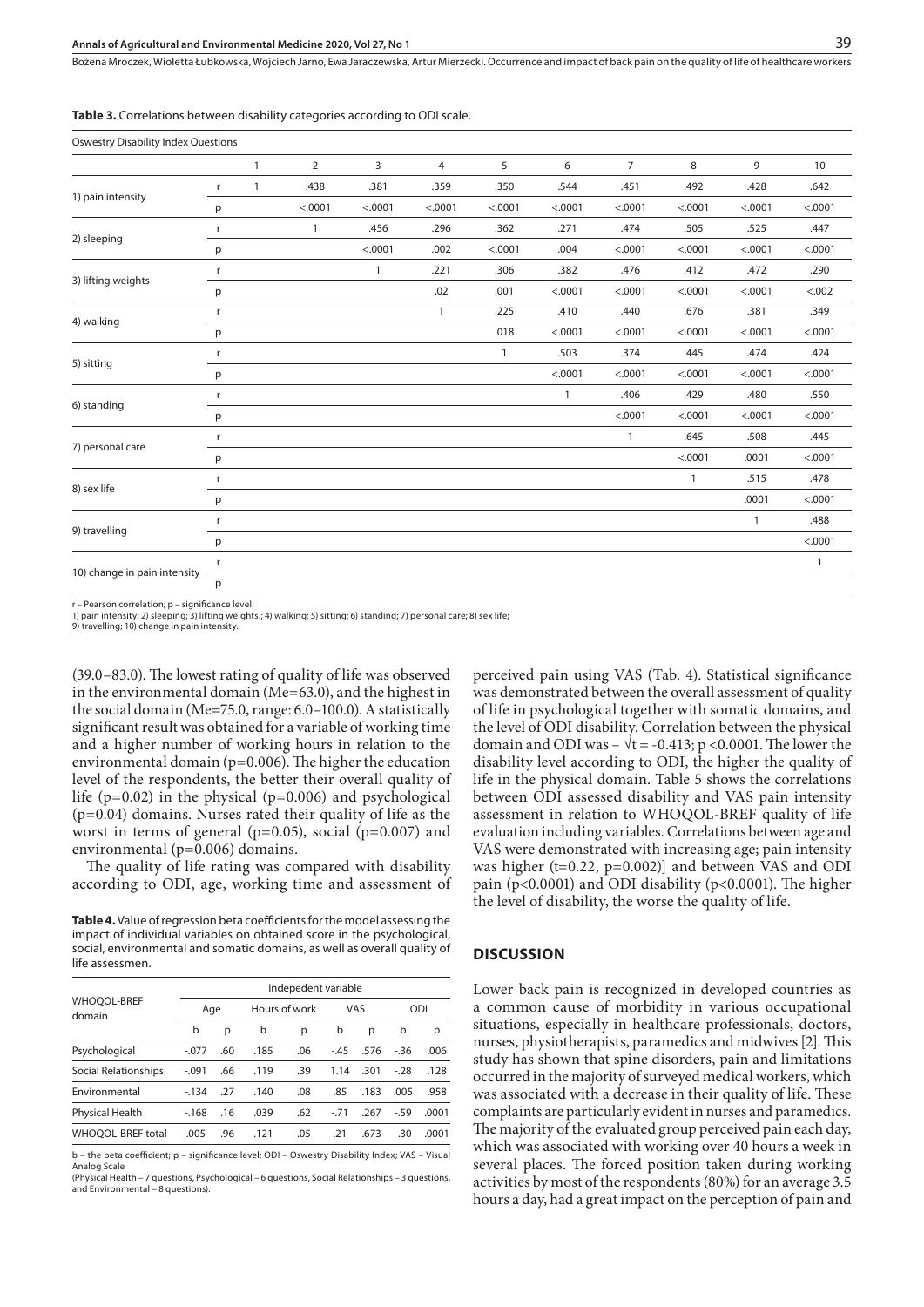**Table 5.** Correlations between disability assessed by ODI, and pain intensity according to ODI and VAS, in relation to quality of life WHOQOL-BREF evaluation

|                                   |   | VAS   | Phd                      | Pd      | SRd     | Ed                       | ODI<br>pain | Education | Number of workplaces | ODI scale |
|-----------------------------------|---|-------|--------------------------|---------|---------|--------------------------|-------------|-----------|----------------------|-----------|
| Age                               | t | 0.22  | 0.004                    | 0.04    | $-0.04$ | $-0.007$                 | 0.16        | $-0.22$   | $-0.12$              | 0.12      |
|                                   | p | 0.002 | 0.96                     | 0.59    | 0.63    | 0.92                     | 0.02        | 0.003     | 0.13                 | 0.14      |
| Hours of work                     | t | 0.05  | $-0.04$                  | 0,086   | $-0.03$ | 0.16                     | 0.11        | $-0.07$   | 0.43                 | 0.04      |
|                                   | p | 0.53  | 0.55                     | 0,232   | 0.7     | 0.03                     | 0.13        | 0.37      | < 0.0001             | 0.6       |
|                                   | t |       | $-0.31$                  | $-0.17$ | $-0.02$ | 0.10                     | 0.51        | $-0.15$   | $-0.11$              | 0.36      |
| VAS                               | p | ٠     | < .0001                  | 0.02    | 0.81    | 0.16                     | < .0001     | 0.05      | 0.18                 | < .0001   |
| PHd - Physical Health domain      | t |       |                          | 0.412   | 0.14    | 0.01                     | $-0.39$     | 0.16      | 0.06                 | $-0.41$   |
|                                   | p |       | $\overline{\phantom{a}}$ | < .0001 | 0.05    | 0.88                     | < .0001     | 0.05      | 0.47                 | < .0001   |
|                                   | t |       |                          |         | 0.15    | 0.09                     | $-0.21$     | 0.13      | $-0.02$              | $-0.22$   |
| Pd - Psychological domain         | p |       | $\overline{\phantom{m}}$ | $\sim$  | 0.04    | 0.19                     | 0.003       | 0.11      | 0.84                 | 0.01      |
| SRd - Social Relationships domain | t |       |                          |         |         | 0.04                     | $-0.07$     | 0.13      | $-0.06$              | $-0.102$  |
|                                   | р |       | ÷,                       |         |         | 0.58                     | 0.32        | 0.11      | 0.45                 | 0.212     |
| Ed - Environmental domain         | t |       |                          |         |         |                          | 007         | $-0.03$   | 0.11                 | 0.066     |
|                                   | p |       | $\overline{\phantom{a}}$ | $\sim$  |         | $\overline{\phantom{a}}$ | 0.32        | 0.69      | 0.17                 | 0.416     |
| ODI pain                          | t |       |                          |         |         |                          |             | $-0.20$   | $-0.07$              | 0.711     |
|                                   | p |       | ٠                        |         |         |                          |             | 0.01      | 0.34                 | < .0001   |
| Education                         | t |       |                          |         |         |                          |             |           | 0.15                 | $-0.16$   |
|                                   | p |       | ٠                        |         |         | ٠                        |             | ٠         | 0.09                 | 0.07      |

Kendall's Tau coefficient; p – significance level; ODI – Oswestry Disability Index – pain or scale.

VAS – Visual Analog Scale; PHd – Physical Health domain; Pd – Psychological domain; SRd – Social Relationships domain; Ed –Environmental domain.

the level of disability. These results were influenced i.a. by the workplace infrastructure, not adapted to working activities in many cases (e.g. hospital beds without the possibility of height adjustment according to the employee's height). ODI questionnaire confirmed III and IV degrees of disability in nurses and paramedics.

Kuijer et al. reviewed systematically the risk factors for work-related back pain [15]. Their meta-analysis revealed significant associations of lumbosacral radiculopathy syndrome (LRS) with physical work, bending/twisting the torso, lifting and carrying together with simultaneously bending/twisting the torso. In their conclusions, the researchers stated that LRS can be considered a workrelated disease depending on the exposure degree to the aforementioned activities [15]. Coenen et al. showed similar results regarding the association of lower back pain with lifting and carrying [29]. Based on another meta-analysis, they determined that the risk of lower back pain incidence is associated with different levels of work-related exposure, such as weight and lifting frequency. That risk assessment should form the basis of a health policy at the workplace [29]. Therefore, based on statistical data and scientific reports, in Poland a programme was adopted, aimed at the prevention and early detection of lower back pain among professionally active citizens [30].

The current study found minimal disability according to Fairbank, among the analysed group. Correlations between ODI, VAS and WHOQOL-BREF distinguished appropriately the factors related to the occupation that caused pain and disability involving the musculoskeletal system. Nurses obtained the lowest results in the assessment of the quality of life, both in general terms and by division into individual domains. This finding may indicate excessive effort associated with the performed activities. Similarly, other studies have

shown that nurses are a professional group whose work is associated with a forced position, causing pathological spine lesions, pain and disability [31–33]. A report by Fidecki et al. regarding nurses and paramedics working in such departments as neurology, neurosurgery and orthopaedy with traumatology, indicated that feeling severe pain and II and III degree of disability according to Fairbank are closely associated with the workplace and work experience [33]. Similar results were obtained by Maciuk et al. among a group of nurses and Nowotny et al. in a group of physiotherapists and midwives [34, 35]. In a study by Nowotny et al., the body posture of employees was assessed during the performance of professional activities. Hyperextension and excessive flexion in the lumbar and sacral segment of the spine were found, and the pain on the VAS scale was estimated at 4–7 [35]. Chiou et al., analyzing a group of 3,159 nurses, found that lower back pain was associated with weight lifting, working time, age, BMI and work habits. Nurses in their study, as in observations by the authors of the presented study, used physical therapy and rehabilitation [17]. Kulczycka et al., using the PSI questionnaire for paramedics during their work, showed a relationship between age and experiencing pain with working in several places, and fatigue. Moreover, it was found that paramedics working in accordance with the principles of ergonomics experienced back pain less often [36]. Longitudinal studies by Gold et al. indicated that the incidence of lower back pain decreased between baseline and after 2 years, as well as 5–6 years after the implementation of the Safe Resident Handling Program – SRHP in nursing homes [37]. The occurrence of lower back pain was positively associated with combined physical and psychological exposures, work requirements and previous back injury. The frequent use of patient lifting equipment and intensive aerobic exercise proved to be protective. The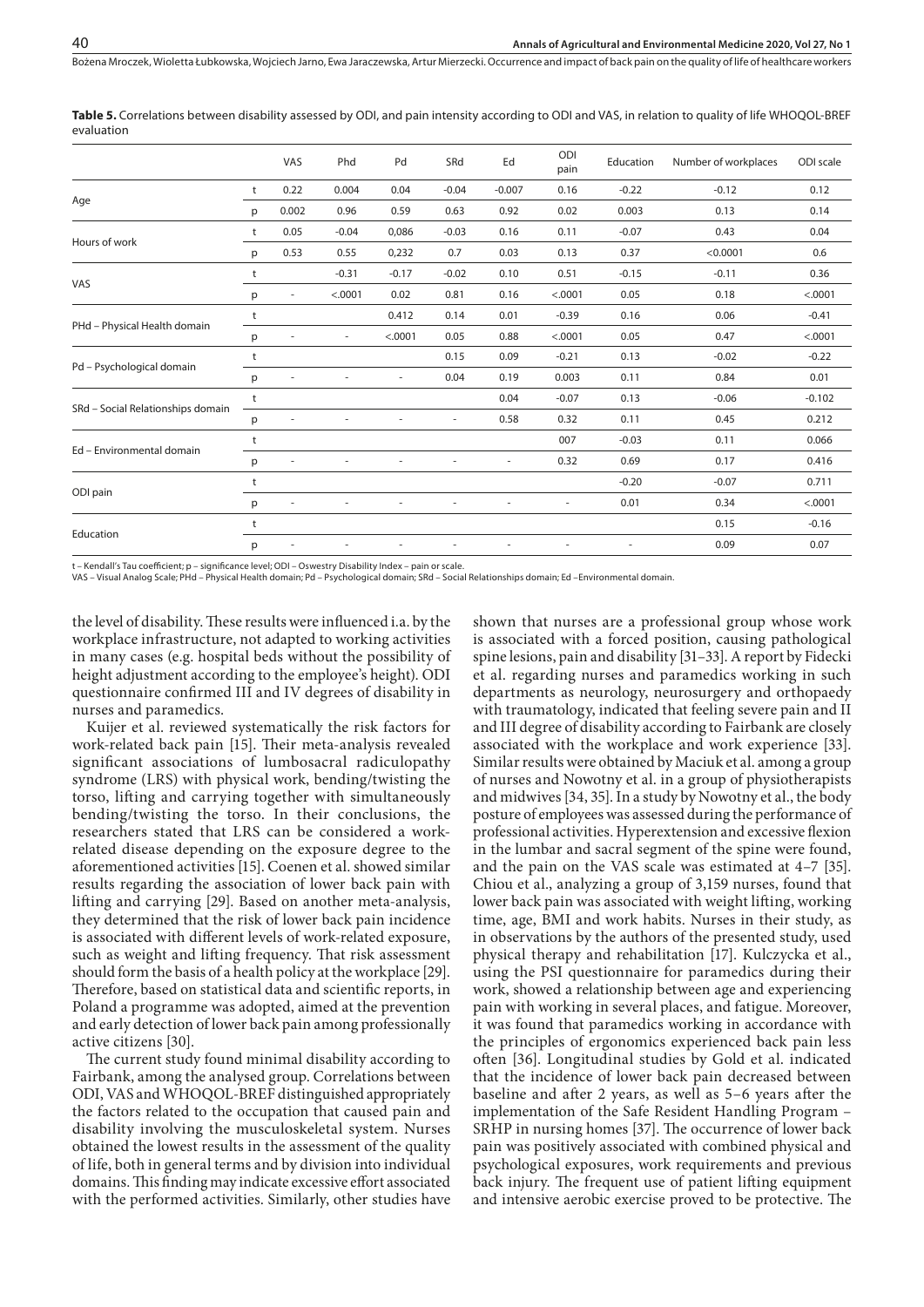introduction of SRHP in nursing homes led to a reduction in injury recurrence, which had a positive effect on reducing the frequency of sick leaves [38].

**Limitations of the study.** One of several limitations to this study concerns the characteristics of the studied group because physicians of the specialties involving a forced position at work were not included. The second limitation is the study group size, which indicates pilot evaluation; however, the obtained results are comparable with those included in meta-analyzes and systematic reviews published by other authors.

#### **CONCLUSIONS**

- 1. The obtained results show the occurrence of a health problem – pain in various sections of the spine associated with professional activities. Overload of the spine during work performance has a great impact on the appearance of pain.
- 2. Pre-graduate education should introduce occupational ergonomics classes. Healthcare workers should be included in a preventive programme, and should have the possibility to attend systematic occupational ergonomics courses. Healthcare facilities should be retrofitted with equipment enabling work in accordance with the principles of ergonomics.
- 3. It would be beneficial for future epidemiological studies to focus on this category of research to determine the prevalence of lower back pain. This could form the basis for assessing the parameters that increase the frequency of lower back pain, as well as reducing or eliminating such factors.
- 4.The ODI questionnaire, together with the VAS method and scales for testing the quality of life, are useful tools in the clinical assessment of patients with back pain.

### **REFERENCES**

- 1. van Dieën JH, Kuijer PP, Burdorf A, Marras WS, Adams MA. Nonspecific low back pain. Lancet. 2012; 379(9829): 1874; author reply 1874–5. https://doi.org/10.1016/S0140-6736(12)60803-4
- 2. Eurofund, Sixth European Working Conditions Survey Overview report (2017 update). Publications Office of the European Union. Luxemburg: European Foundation for the Improvement of Living and Working Conditions, 2017. https://op.europa.eu/en/ publicationdetail/-/publication/b4f8d4a5-b540-11e7-837e-01aa75ed71a1/ language-en /format-PDF/source-44702858 (access: 2019.10.24)
- 3. Rubin DI. Epidemiology and risk factors for spine pain. Neurol Clin. 2007; 25(2): 353–371. https://doi.org/10.1016/j.ncl.2007.01.004
- 4. Saragiotto BT, Maher CG, Yamato TP, Costa LO, Menezes Costa LC, Ostelo et al. Motor control exercise for chronic non-specific low-back pain. Cochrane Database Syst Rev. 2016; (1): CD012004. https://doi. org/10.1002/14651858.CD012004
- 5. Shemshaki H, Nourian SM, Fereidan-Esfahani M, Mokhtari M, Etemadifar MR. What is the source of low back pain? J Craniovertebr Junction Spine. 2013; 4(1): 21–24. doi: 10.4103/0974-8237.121620
- 6. Kassolik K, Rajkowska-Labon E, Tomasik T, Pisula-Lewadowska A, Gieremek K, Andrzejewski W et al. Recommendations of the Polish Society of Physiotherapy, the Polish Society of Family Medicine and the College of Family Physicians in Poland in the field of physiotherapy of back pain syndromes in primary health care. Fam Med Primary Care Rev. 2017; 19(3): 323–334. https://doi.org/10.5114/fmpcr.2017.70453
- 7. Airaksinen O, Brox JI, Cedraschi C, Hildebrandt J, Klaber-Moffett J, Kovacs F et al. Chapter 4 European guidelines for the management of chronic nonspecific low back pain. Eur Spine J. 2006; 15 Suppl 2(S2): S192–300. https://doi.org/10.1007/s00586-006-1072-1
- 8. Wong WS, Chen PP, Yap J, Mak KH, Tam BK, Fielding R. Chronic pain and psychiatric morbidity: a comparison between patients attending specialist orthopedics clinic and multidisciplinary pain clinic. Pain Med 2011; 12: 246–259. https://doi.org/10.1111/j.1526-4637.2010.01044.x
- 9. Choi BK, Verbeek JH, Tam WW, Jiang JY. Exercises for prevention of recurrences of low back pain. Cochrane Database Syst Rev. 2010; (1): CD006555, https://doi.org/10.1002/14651858.CD006555.pub2
- 10. Smith JA, Osborn M. Pain as an assault on the self: An interpretative phenomenological analysis of the psychological impact of chronic benign low back pain. Psychology & Health. 2007; 22: 517–534. https:// doi.org/10.1080/14768320600941756
- 11. Jaracz K, Kalfoss M, Gorna K, Baczyk G. Quality of life in Polish respondents: psychometric properties of the Polish WHOQOL-Bref. Scand J Caring Sci. 2006; 20(3): 251−260, https://doi.org/10.1111/j.1471- 6712.2006.00401.x
- 12. de Campos TF. Low back pain and sciatica in over 16s: assessment and management NICE Guideline [NG59]. J Physiother. 2017; 63(2): 120. https://doi.org/10.1016/j.jphys.2017.02.012
- 13. CDC. Prevalence and most common causes of disability among adults-United States, 2005. MMWR Morb Mortal Wkly Rep. 2009; 58(16): 421–426.
- 14. Vos T, Flaxman AD, Naghavi M, Lozano R, Michaud C, Ezzati M et al. Years lived with disability (YLDs) for 1160 sequelae of 289 diseases and injuries 1990–2010: a systematic analysis for the Global Burden of Disease Study 2010. Lancet. 2012; 380(9859): 2163–2196. https://doi. org/10.1016/S0140-6736(12)61729-2
- 15. Kuijer PP, Verbeek JH, Seidler A, Ellegast R, Hulshof CT, Frings-Dresen MH et al. Work-relatedness of lumbosacral radiculopathy syndrome. Review and dose-response meta-analysis. Neurology. 2018; 91(12): 558–564.https://doi.org/ 10.1212/01. wnl.0000544322.26939.09
- 16. Sierakowska M, Doroszkiewicz H, Kondzior D, Klimaszewska K, Jemieljańczuk Z, Dolińska C. Prewencja dysfunkcji ze strony układu mięśniowo-szkieletowego na przykładzie realizacji Programu profilaktyki zespołów bólowych kręgosłupa u personelu pielęgniarskiego [Prevention of the musculoskeletal system's dysfunction based on the example of Prevention program of spinal pain syndrome in nursing staff]. Med Pr. 2019; 70(2): 189–199. https://doi.org/10.13075/mp. 5893.00801. (in Polish)
- 17. Chiou WK, Wong MK, Lee YH. Epidemiology of low back pain in Chinese nurses. Int. J Nurs Stud. 1994; 31(4): 361–368.
- 18. Maul I, Läubli T, Klipstein A, Krueger H. Course of low back pain among nurses: a longitudinal study across eight years. Occup Environ Med. 2003; 60(7): 497–503.
- 19. Glover W, McGregor A, Sullivan C, Hague J. Work-related musculoskeletal disorders affecting members of the Chartered Society of Physiotherapy. Physiotherapy 2005; 91(3): 138–147. https://doi. org/10.1016/j.physio.2005.06.001
- 20. Cheung K. The incidence of low back problems among nursing students in Hong Kong. J Clin Nurs. 2010; 19(15–16): 2355–2362. doi: 10.1111/j.1365-2702.2009.03091.x
- 21. Wnukowski K, Kopański Z, Brukwicka I, Sianos G. Zagrożenia towarzyszące pracy ratownika medycznego-wybrane zagadnienia [The dangers of medical rescue work – selected issues]. J Clin Healthc. 2015; 3: 10–16. (in Polish)
- 22. Corbeil P, Plamondon A, Tremblay A, Prairie J, Larouche D, Hegg-Deloye S. Measurement of Exposure to Musculoskeletal Risk Factors Among Emergency Medical Technician-Paramedics. Institut de recherche Robert-Sauvé en santé et en sécurité du travail (IRRST), Montreal, Québec 2018 (access 2019.10.21) Available from: https://www. irsst.qc.ca/media/documents/PubIRSST/R-1006.pdf?v=2019–10–26
- 23. Raport Naczelnej Rady Pielęgniarek i Położnych. Zabezpieczenie społeczeństwa polskiego w świadczeniu pielęgniarek i położnych. Warszawa: Naczelna Izba Pielęgniarek i Położnych, 2017 (access 2019.10.21). Available from: https://nipip.pl/wp-content/ uploads/2017/03/Raport\_druk\_2017.pdf
- 24. Matsudaira K, Shimazu A, Fujii T, Kubota K, Sawada T, Kikuchi T et al. Workaholism as a risk factor for depressive mood, disabling back pain, and sickness absence. PLoS One. 2013; 8(9): e75140. https://doi. org/10.1371/journal.pone.0075140
- 25. Bigos SJ, Holland J, Holland C, Webster JS, Battie M, Malmgren JA. High-quality controlled trials on preventing episodes of back problems: systematic literature review in working-age adults. Spine J. 2009; 9(2): 147–168. https://doi.org/10.1016/ j.spinee.2008.11.001
- 26. Misiołek H, Mayzner-Zawadzka E, Dobrogowski J, Wordliczek J. Zalecenia 2011 postępowania w bólu ostrym i pooperacyjnym. Ból. 2011; 12(2): 9–34. [in Polish]
- 27. Fairbank JC, Pynsent PB. The Oswestry Disability Index. Spine. 2000; 25(22): 2940–2953.